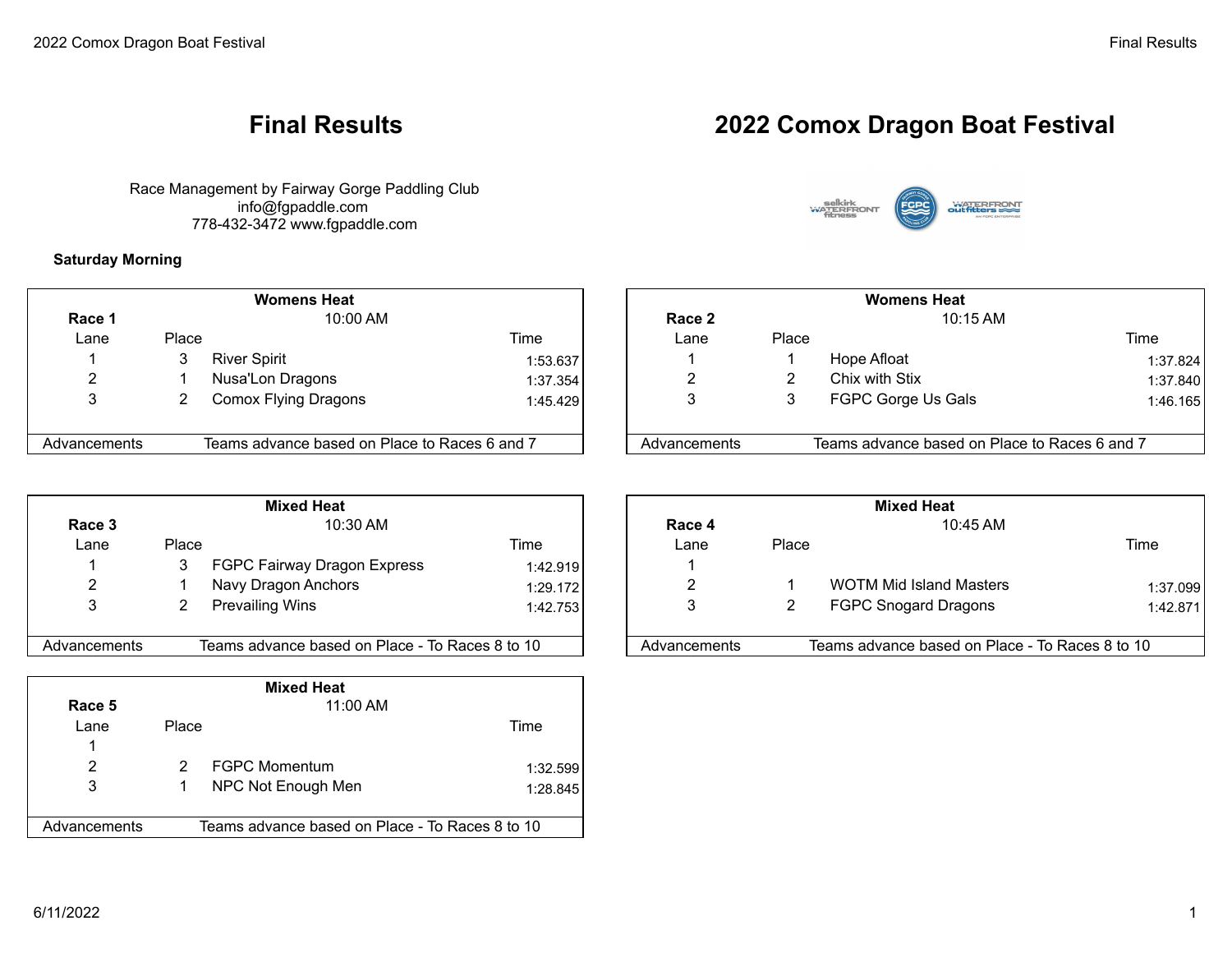|              |       | <b>Womens Semi</b>                                           |          |              | <b>Womens Semi</b> |                                     |
|--------------|-------|--------------------------------------------------------------|----------|--------------|--------------------|-------------------------------------|
| Race 6       |       | $11:30$ AM                                                   |          | Race 7       |                    | 11:45 AM                            |
| Lane         | Place |                                                              | Time     | Lane         | Place              |                                     |
|              | 3     | FGPC Gorge Us Gals                                           | 1:48.863 |              | 3                  | <b>River Spirit</b>                 |
| 2            |       | Hope Afloat                                                  | 1:38.569 | 2            |                    | Nusa'Lon Dragons                    |
| 3            |       | Comox Flying Dragons                                         | 1:42.189 | 3            | 2                  | Chix with Stix                      |
| Advancements |       | All advance to Finals based on total time from Heat and Semi |          | Advancements |                    | All advance to Finals based on tota |

|              |          | <b>Womens Semi</b>                                           |          | <b>Womens Semi</b> |            |                                                              |          |  |
|--------------|----------|--------------------------------------------------------------|----------|--------------------|------------|--------------------------------------------------------------|----------|--|
| Race 6       | 11:30 AM |                                                              |          | Race 7             | $11:45$ AM |                                                              |          |  |
| Lane         | Place    |                                                              | Time     | Lane               | Place      |                                                              | Time     |  |
|              |          | FGPC Gorge Us Gals                                           | 1:48.863 |                    | 3          | <b>River Spirit</b>                                          | 1:52.725 |  |
|              |          | Hope Afloat                                                  | 1:38.569 |                    |            | Nusa'Lon Dragons                                             | 1:35.507 |  |
| J            |          | Comox Flying Dragons                                         | 1:42.189 |                    |            | Chix with Stix                                               | 1:37.776 |  |
| Advancements |          | All advance to Finals based on total time from Heat and Semi |          | Advancements       |            | All advance to Finals based on total time from Heat and Semi |          |  |

|              | <b>Mixed Semi</b>                                            |          |              |       | <b>Mixed Semi</b>                   |
|--------------|--------------------------------------------------------------|----------|--------------|-------|-------------------------------------|
| Race 8       | 12:00 PM                                                     |          | Race 9       |       | 12:15 PM                            |
| Lane         | Place                                                        | Time     | Lane         | Place |                                     |
|              |                                                              |          |              |       |                                     |
| 2            | NPC Not Enough Men                                           | 1:31.920 |              |       | <b>WOTM Mid Island Masters</b>      |
| 3            | <b>Prevailing Wins</b>                                       | 1:39.861 | 3            |       | <b>FGPC Momentum</b>                |
| Advancements | All advance to Finals based on total time from Heat and Semi |          | Advancements |       | All advance to Finals based on tota |

| <b>Mixed Semi</b> |              |                                                              |          |  |  |  |  |  |
|-------------------|--------------|--------------------------------------------------------------|----------|--|--|--|--|--|
| Race 10           |              | 12:30 PM                                                     |          |  |  |  |  |  |
| Lane              | <b>Place</b> |                                                              | Time     |  |  |  |  |  |
| 1                 | 3            | FGPC Fairway Dragon Express                                  | 1:57.134 |  |  |  |  |  |
| 2                 |              | Navy Dragon Anchors                                          | 1:34.595 |  |  |  |  |  |
| 3                 | 2            | <b>FGPC Snogard Dragons</b>                                  | 1:49.226 |  |  |  |  |  |
|                   |              |                                                              |          |  |  |  |  |  |
| Advancements      |              | All advance to Finals based on total time from Heat and Semi |          |  |  |  |  |  |

|              |       | <b>Mixed Semi</b>                                            |          |              | <b>Mixed Semi</b> |                                                              |          |  |  |
|--------------|-------|--------------------------------------------------------------|----------|--------------|-------------------|--------------------------------------------------------------|----------|--|--|
| Race 8       |       | 12:00 PM                                                     |          | Race 9       |                   | 12:15 PM                                                     |          |  |  |
| Lane         | Place |                                                              | Time     | Lane         | Place             |                                                              | Time     |  |  |
|              |       |                                                              |          |              |                   |                                                              |          |  |  |
| n            |       | NPC Not Enough Men                                           | 1:31.920 |              |                   | <b>WOTM Mid Island Masters</b>                               | 1:40.720 |  |  |
|              |       | <b>Prevailing Wins</b>                                       | 1:39.861 | 3            |                   | <b>FGPC Momentum</b>                                         | 1:38.535 |  |  |
| Advancements |       | All advance to Finals based on total time from Heat and Semi |          | Advancements |                   | All advance to Finals based on total time from Heat and Semi |          |  |  |